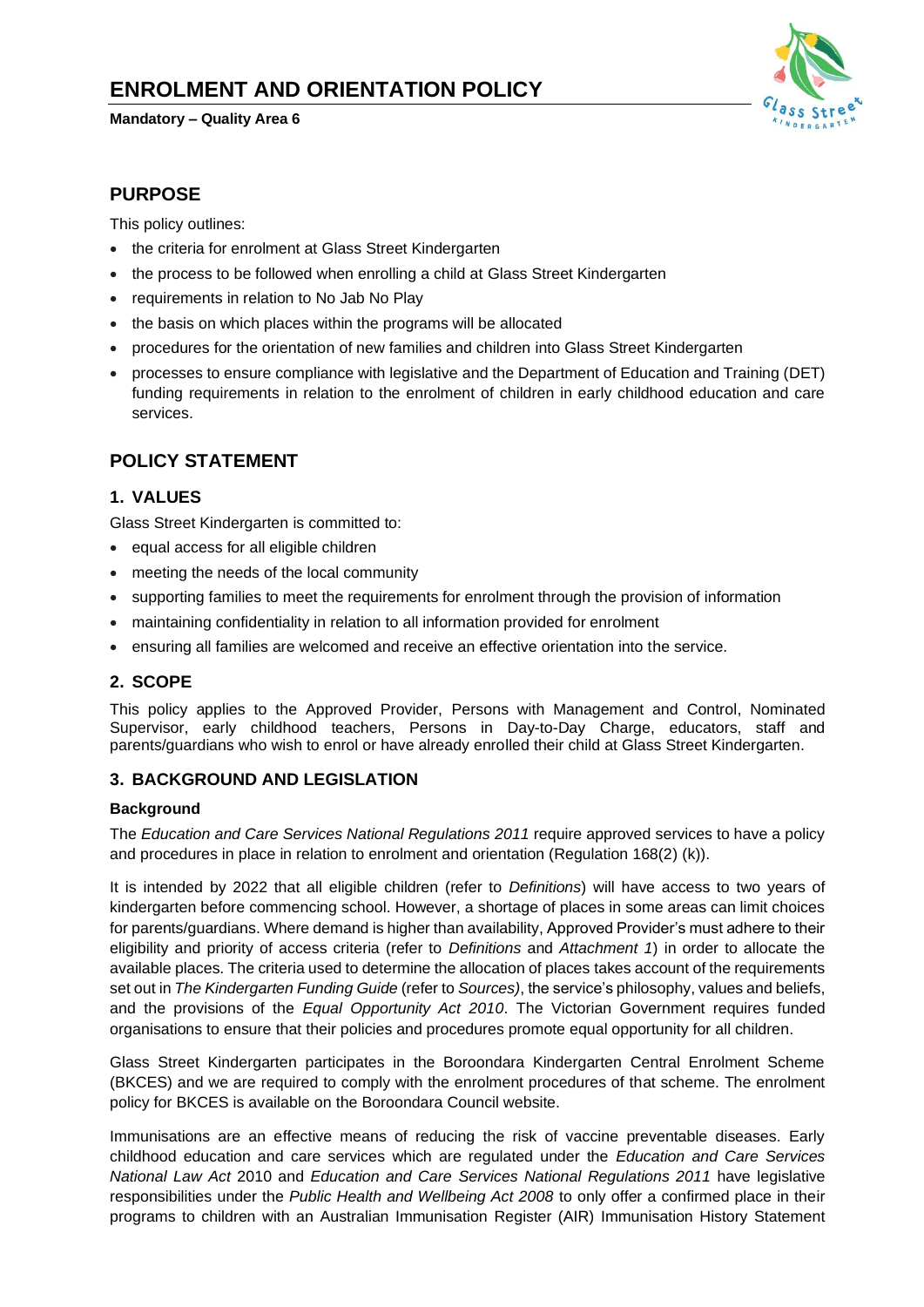(refer to *Definitions)*. To meet the Child Care Subsidy immunisation requirements, children must be immunised according to the National Immunisation Program Schedule (refer to *Sources*) set out by the Australian Government Department of Health.

#### **Legislation and standards**

Relevant legislation and standards include but are not limited to:

- *A New Tax System (Family Assistance) (Administration) Act 1999*
- *[Charter of Human Rights and Responsibilities Act 2006](http://www.legislation.vic.gov.au/Domino/Web_Notes/LDMS/PubStatbook.nsf/f932b66241ecf1b7ca256e92000e23be/54d73763ef9dca36ca2571b6002428b0!OpenDocument)* (Vic)
- *Children, Youth and Families Act 2005* (Vic)
- *Child Wellbeing and Safety Act 2005* (Vic)
- *Disability Discrimination Act 1992* (Cth)
- *Education and Care Services National Law Act 2010*
- *Education and Care Services National Regulations 2011*: Regulations 160, 161, 162, 168, 170, 171, 177, 181, 183
- *Equal Opportunity Act 2010* (Vic)
- *Family Assistance Legislation Amendment (Jobs for Families Child Care Package) Act 2017*
- *National Quality Standard*, Quality Area 6: Collaborative Partnerships with Families and Communities
- *Public Health and Wellbeing Act 2008* (Vic)
- *Public Health and Wellbeing Regulations 2019* (Vic)
- *Sex Discrimination Act 1984* (Cth)

### **4. DEFINITIONS**

The terms defined in this section relate specifically to this policy. For commonly used terms e.g. Approved Provider, Nominated Supervisor, Regulatory Authority etc. refer to the *General Definitions* section of this manual.

**Australian Immunisation Register (AIR) Immunisation History Statement:** is the only form of acceptable evidence of immunisation. The AIR is a national register administered by Medicare that records all vaccinations given in Australia, including to children. Parents/carers must provide a copy of their most recent AIR Immunisation History Statement, which shows that the child is up-to-date with their immunisations upon enrolment and when a child has received or been due to receive a vaccination while attending the service. In the case of medical contraindication, an authorised medical practitioner completes and signs a Medical Exemption Form and supplies it to the AIR. In order to confirm enrolment, the Immunisation History Statement must show the child is up-to-date with the vaccines they can have, medical contraindication and indicate the due date for the next vaccinations the child is able to receive in the future if applicable.

**Authorised nominee:** (In relation to this policy) is a person who has been given written authority by the parents/guardians of a child to collect that child from the education and care service. These details will be on the child's enrolment form.

The National Law and National Regulations do not specify a minimum age limit for an authorised nominee. Each service will need to consider a risk assessment on an individual basis to determine if a person under the age of 18 is able to be an authorised nominee and, if so, what constitutes the minimum acceptable age at that service.

**Boroondara Kindergarten Central Enrolment Scheme (BKCES):** Boroondara Council manages the application process for most kindergartens in the City of Boroondara that are not in long day care centres or independent schools. Member kindergartens set their own session times and term fees while Boroondara Council (through the BKCES) administers the enrolment policy on behalf of its member kindergartens.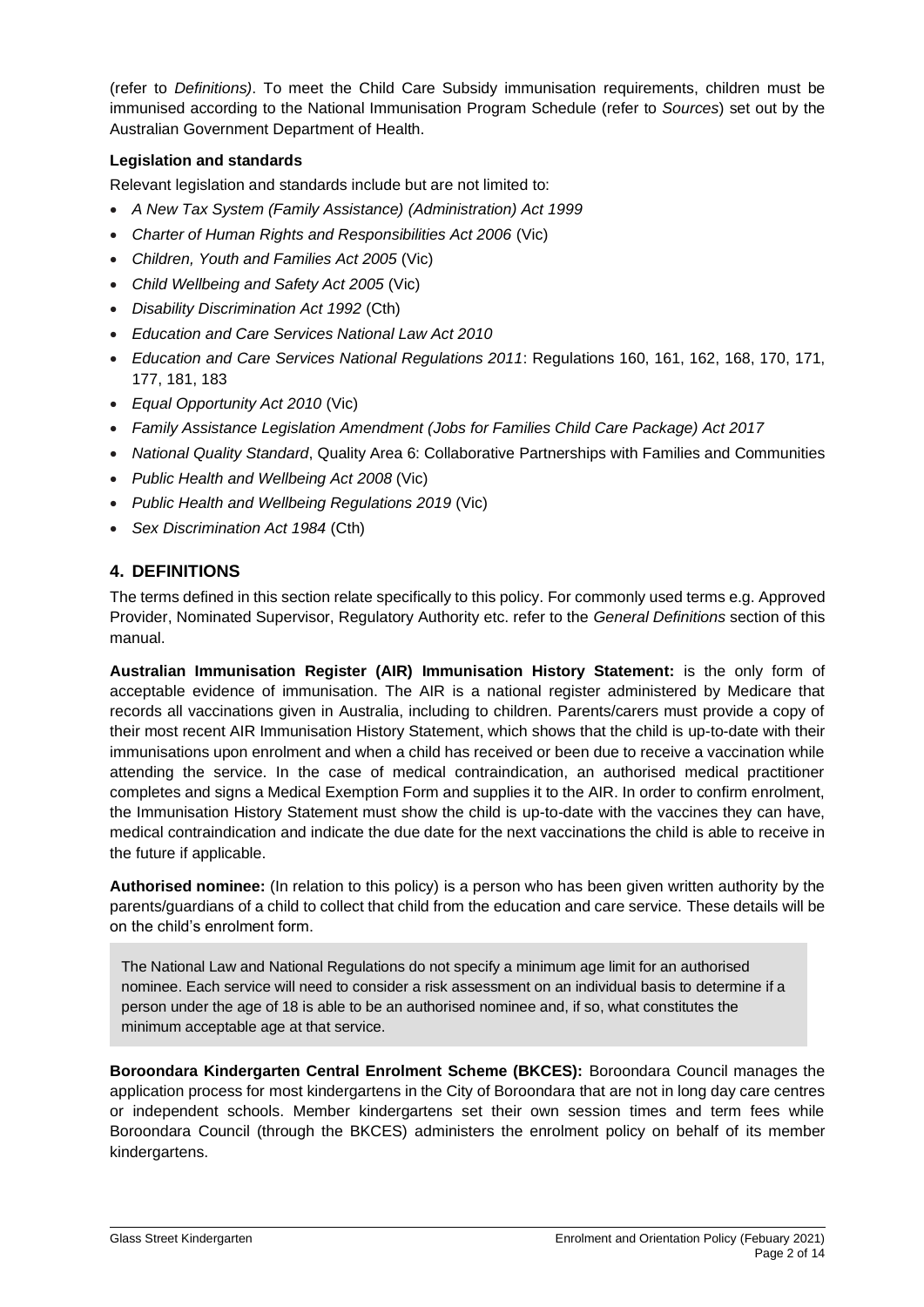**Children with additional needs:** Children whose development or physical condition requires specialist support or children who may need additional support due to language, cultural or economic circumstances (refer to *Inclusion and Equity Policy*).

**Deferral:** When a child does not attend in the year when they are eligible for a funded kindergarten place or is officially withdrawn from a service prior to the April data collection. DET considers that this child has not accessed a year of funded kindergarten and is therefore eligible for DET funding in the following year.

**Eligible child:** as defined by the Kindergarten Funding Guide:

- a child that is at least four years old on April 30<sup>th</sup> in the year of enrolment; enrolled for at least 15 hours per week or 600 hours per year in a 4-year-old program; and not enrolled at a funded kindergarten program at another service, or
- a child that is at least three years old on April 30<sup>th</sup> in the year of enrolment and is enrolled for at least five hours per week in a funded 3-year-old kindergarten program.

Any child that is enrolled in an early childhood and education and care service must have an AIR Immunisation History Statement that indicate that the child is fully vaccinated for their age or who qualify for the 16-weeks grace period.

**Enrolment fee:** A non-refundable fee paid to BKCES to submit your application. This is:

- \$27.50 (\$0 concession) for three-year-old or four-year-old kindergarten place
- \$55 (\$0 concession) for three-year-old and four-year-old kindergarten place

**Enrolment record:** The collection of documents which contains information on each child as required under the National Regulations (Regulations 160, 161, 162) including but not limited to parent details; emergency contacts; authorised nominee; details of any court orders; and health information including immunisation status. Enrolment records are stored securely in the service due to their confidential nature.

**Grace period:** allows specific categories of children of families experiencing vulnerability and disadvantage to enrol and attend the service without an AIR Immunisation History Statement (refer to *Definitions*) or when the statement is assessed as not being up-to-date. Services complete the grace period eligibility form with families during enrolment and keep a copy with the child's enrolment record. The 16-week grace period starts on the first day of the child's attendance at the service. During the grace period, the service is required to take reasonable steps to obtain the AIR Immunisation History Statement (refer to *Definitions*) and to encourage families to access immunisation services.

**Member Kindergartens**: are located in the Boroondara Council area and are members of the BKCES.

**Priority of access:** in instances where more eligible children apply for a place at a service than there are places available, the service must allocate spaces using the criteria outlined in *The Kindergarten Funding Guide* (*see Attachment 1: Eligibility and priority of access criteria for a 3 and 4-year-old funder kindergarten program*).

**Vulnerable Children/Families:** Children are vulnerable if the capacity of parents and family to effectively care, protect and provide for their long-term development and wellbeing is limited. Some factors which may contribute to a child being vulnerable include: a child with a disability; living in a family with a low income, or one which is experiencing problems with housing, domestic violence, known to Child Protection, Out of Home Care, substance abuse, or mental health; Aboriginal and/or Torre Strait Islander, having a culturally and linguistically diverse background; having a young or sole parent, or a parent with a disability (adapted from the *Kindergarten Funding Guide*)

### **5. SOURCES AND RELATED POLICIES**

#### **Sources**

• Australian Childhood Immunisation Register: [www.humanservices.gov.au/customer/services/medicare/australian-childhood-immunisation-register](http://www.humanservices.gov.au/customer/services/medicare/australian-childhood-immunisation-register)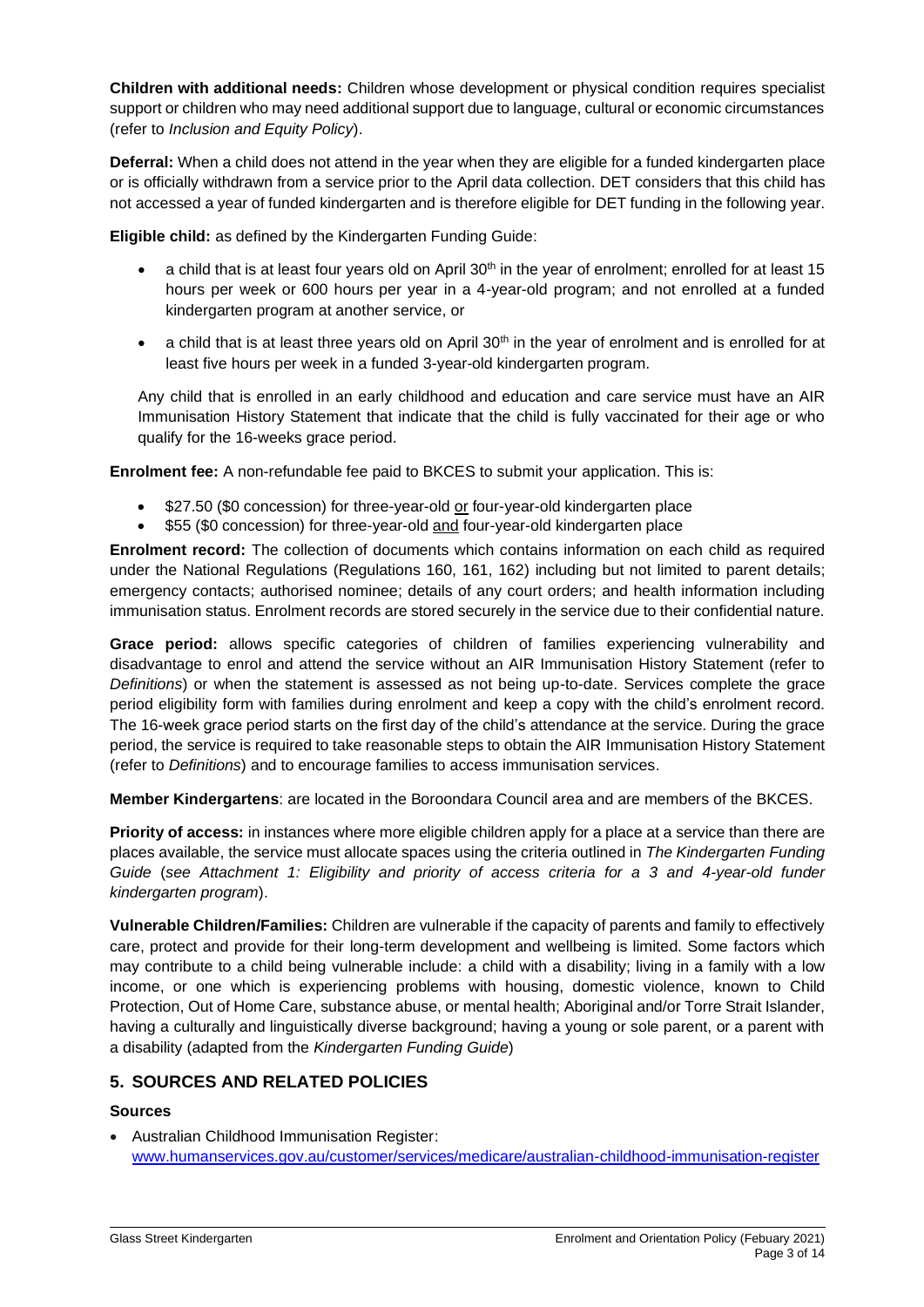- Australian Government Department of Health, *National Immunisation Program Schedule*: [https://www.health.gov.au/health-topics/immunisation/immunisation-throughout-life/national](https://www.health.gov.au/health-topics/immunisation/immunisation-throughout-life/national-immunisation-program-schedule)[immunisation-program-schedule](https://www.health.gov.au/health-topics/immunisation/immunisation-throughout-life/national-immunisation-program-schedule)
- Department of Health and Human Services, *Immunisation enrolment toolkit for early childhood education and care service*: [https://www2.health.vic.gov.au/public-health/immunisation/vaccination](https://www2.health.vic.gov.au/public-health/immunisation/vaccination-children/no-jab-no-play/immunisation-enrolment-toolkit)[children/no-jab-no-play/immunisation-enrolment-toolkit](https://www2.health.vic.gov.au/public-health/immunisation/vaccination-children/no-jab-no-play/immunisation-enrolment-toolkit)
- *Guide to the Education and Care Services National Law and the Education and Care Services National Regulations 2011*: [www.acecqa.gov.au/](http://www.acecqa.gov.au/)
- *Guide to the National Quality Standard*: [www.acecqa.gov.au/](http://www.acecqa.gov.au/)
- Priority of Access Guidelines for child care service: *<https://www.dese.gov.au/uncategorised/resources/priority-access-guidelines-child-care-services>*
- The Family Assistance Law as the basis for Commonwealth child care fee assistance including the Child Care Subsidy (CCS) and Additional Child Care Subsidy (ACCS): <https://www.education.gov.au/child-care-legislation>
- *The Kindergarten Funding Guide (Department of Education and Training)*: [www.education.vic.gov.au/childhood/providers/funding/Pages/kinderfundingcriteria.aspx](http://www.education.vic.gov.au/childhood/providers/funding/Pages/kinderfundingcriteria.aspx)
- Victorian Department of Health: [www.health.vic.gov.au/immunisation](http://www.health.vic.gov.au/immunisation)

#### **Service policies**

- *Acceptance and Refusal of Authorisations Policy*
- *Complaints and Grievances Policy*
- *Dealing with Infectious Disease Policy*
- *Fees Policy*
- *Inclusion and Equity Policy*
- *Privacy and Confidentiality Policy*

### **PROCEDURES**

#### **The Approved Provider or Persons with Management and Control is responsible for:**

- ensuring the criteria for priority of access to programs at Glass Street Kindergarten, as described in The Kindergarten Funding Guide are adhered to
- considering any barriers to access that may exist, developing procedures that ensure all eligible families are aware of, and are able to access, an early childhood program
- complying with the *Inclusion and Equity Policy*
- appointing BKCES and the Administration Officer to be responsible for the enrolment process and the day-to-day implementation of this policy (refer also to Attachment 2 – General enrolment procedures)
- providing opportunities (in consultation with the Nominated Supervisor and educators) for interested families to attend the service during operational hours to observe the program and become familiar with the service prior to their child commencing in the program
- providing parents/guardians with information about the requirements of the law for enrolment, locating and accessing immunisation services and obtaining the AIR Immunisation History Statement (refer to *Definitions*) required for enrolment
- ensuring parents/guardians are only offered a tentative place until the AIR Immunisation History Statement (refer to *Definitions*) has been assessed as being acceptable or the child has been assessed as eligible for the grace period
- assessing the child's immunisation documentation as defined by the *Immunisation Enrolment Toolkit for early childhood education and care services* prior to enrolment to determine if the child's vaccination status complies with requirements or whether the child is eligible for the 16-week grace period (refer to *Definitions*)
- ensuring that only children whose AIR Immunisation History Statement (refer to *Definitions*) has been assessed as being acceptable or who are eligible for the grace period (refer to *Definitions*) have a confirmed place in the program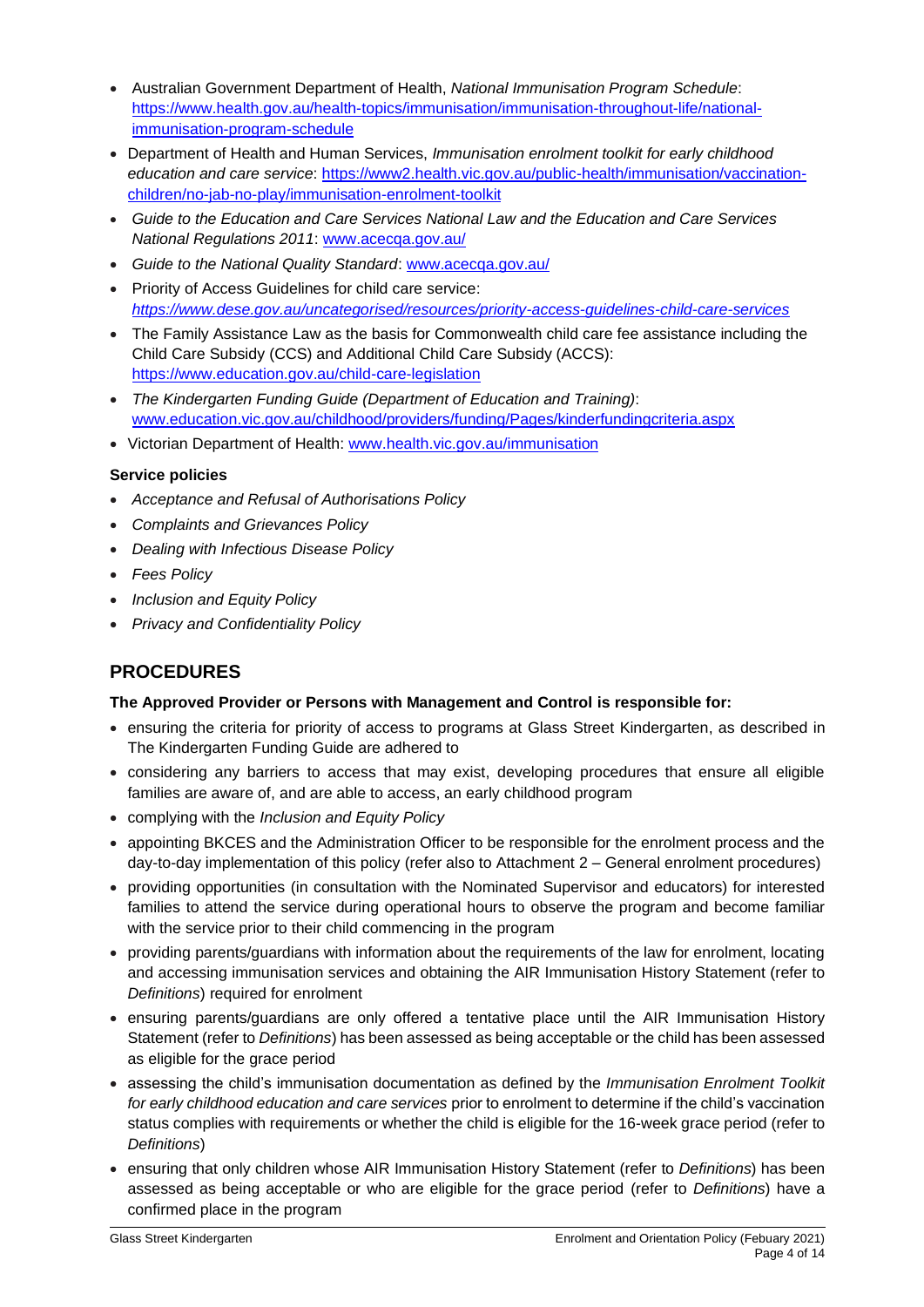- advising parents/guardians who do not have an AIR Immunisation History Statement (refer to *Definitions*) and who are not eligible for the grace period that their children are not able to attend the service and referring them to immunisation services (see Attachment 4 – Letter for parents/guardians without acceptable immunisation documentation)
- taking reasonable steps to obtain an up-to-date AIR Immunisation History Statement (refer to *Definitions*) from a parent/guardian of a child enrolled under a grace period within 16 weeks from when the child begins attending (Note: the child can continue to attend the service if acceptable immunisation documentation is not obtained)
- taking reasonable steps to obtain an up-to-date AIR Immunisation History Statement (refer to *Definitions*) from all parents/guardians after enrolment, twice per calendar year, timing reminders to comply with the maximum seven-month interval (Public Health and Wellbeing Regulation 107, Public Health and Wellbeing Act 2008 Section 143E)
- ensuring that the enrolment record (refer to *Definitions*) complies with the requirements of Regulations 160, 161, 162 and that it effectively meets the management requirements of the service
- ensuring that enrolment records (refer to *Definitions)* are stored in a safe and secure place, and kept for three years after the last date on which the child was educated and cared for by the service (Regulation 183 (1a) (2d)
- ensuring that the orientation program and plans meet the individual needs of children and families, and comply with DET funding criteria
- reviewing the orientation processes for new families and children to ensure the objectives of this policy are met
- ensuring that parents/guardians of a child attending the service can enter the service premises at any time whilst the child is being educated and cared for, except where this may pose a risk to the health and/or safety of children or staff, or conflict with any duty of the Approved Provider, Nominated Supervisor or educators under the Law (Regulation 157)
- taking reasonable steps to contact non attending families prior to the cancellation of their enrolment (refer to Attachment 5).

#### **The Nominated Supervisor, Persons in Day-to-Day Charge and early childhood teachers are responsible for:**

- reviewing enrolment applications to identify children with additional needs (refer to *Definitions* and the *Inclusion and Equity Policy*)
- responding to parent/guardian enquiries regarding their child's readiness for the program that they are considering enrolling their child in
- discussing the individual child's needs with parents/guardians and developing an orientation program to assist them to settle into the program
- encouraging parents/guardians to:
	- − stay with their child as long as required during the settling in period
	- − make contact with educators at the service, when required
- assisting parents/guardians to develop and maintain a routine for saying goodbye to their child
- sharing information with parents/guardians concerning their child's progress with regard to settling into the service
- discussing support services for children with parents/guardians, where required.
- taking reasonable steps to contact non attending families prior to the cancellation of their enrolment (refer to Attachment 5).

### **All educators are responsible for:**

- responding to enrolment enquiries on a day-to-day basis and referring queries to kindergarten's website, BKCES or the Administration Officer, as required
- providing parents/guardians with information about the requirements of the law for enrolment, locating and accessing immunisation services and obtaining AIR Immunisation History Statement (refer to *Definitions*) required for enrolment
- developing strategies to assist new families to: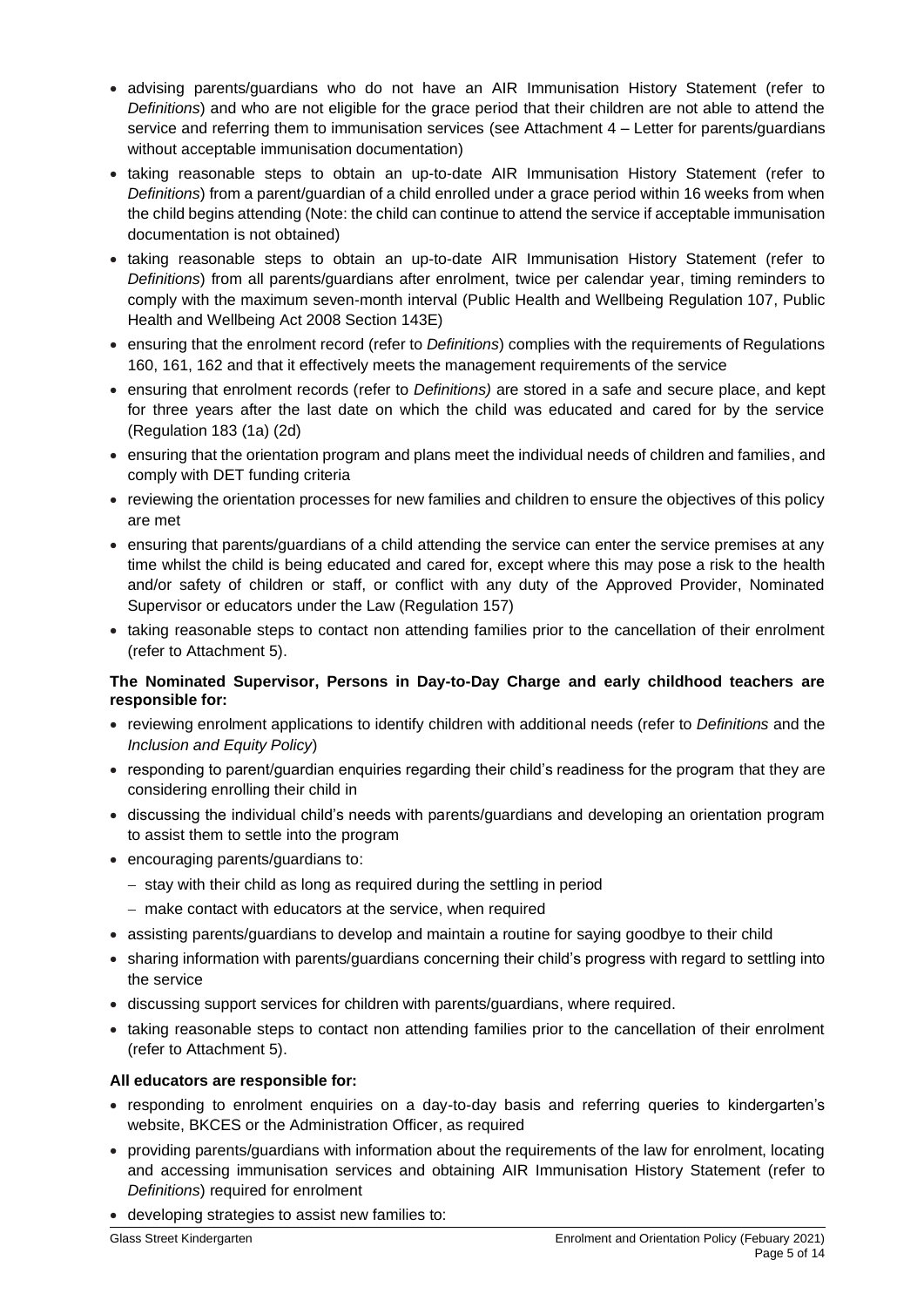- − feel welcomed into the service
- − become familiar with service policies and procedures
- − share information about their family beliefs, values and culture
- − share their understanding of their child's strengths, interests, abilities and needs
- − discuss the values and expectations they hold in relation to their child's learning
- providing comfort and reassurance to children who are showing signs of distress when separating from family members
- complying with the service's *Privacy and Confidentiality Policy* in relation to the collection and management of a child's enrolment information
- making reasonable attempts to contact non attending families (refer to Attachment 5) and consult with Nominated Supervisor of outcomes.

#### **The Administration Officer is responsible for:**

- emailing relevant enrolment documentation to families
- collating enrolment documentation and assessing immunisation documentation to determine if a child's vaccination status complies with requirements
- providing parents/guardians with information about the requirements of the law for enrolment, locating and accessing immunisation services and obtaining accessible immunisation documentation required for enrolment
- responding to enrolment queries on a day-to-day basis and/or referring families to BKCES to respond to enquiries, as required
- ensuring parents/guardians are only offered a tentative place until the child's immunisation documentation is assessed as being acceptable
- taking reasonable steps to obtain acceptable immunisation documentation from parents/guardians for children enrolled under the grace period
- providing a monthly report to the Approved Provider regarding the status of enrolments and any difficulties encountered
- complying with the Privacy and Confidentiality Policy of the service.

#### **Parents/guardians are responsible for:**

- reading and complying with this Enrolment and Orientation Policy
- completing the enrolment application form and the enrolment record prior to their child's commencement at the service and providing AIR Immunisation History Statement (refer to *Definitions*) of their child's immunisation status
- where a child is eligible for the 16-week grace period, ensuring that the child's immunisations are updated in line with the schedule and providing an up-to-date AIR Immunisation History Statement (refer to *Definitions*) to the service
- ensuring that all other required information is provided to the service
- updating information by notifying the service of any changes as they occur
- notifying BKCES in writing if they wish to cancel their enrolment.

#### **Volunteers and students, while at the service, are responsible for following this policy and its procedures.**

### **EVALUATION**

In order to assess whether the values and purposes of the policy have been achieved, the Approved Provider will:

- regularly seek feedback from everyone affected by the policy regarding its effectiveness
- monitor the implementation, compliance, complaints and incidents in relation to this policy
- keep the policy up-to-date with current legislation, research, policy and best practice
- revise the policy and procedures as part of the service's policy review cycle, or as required
- notify parents/guardians at least 14 days before making any changes to this policy or its procedures.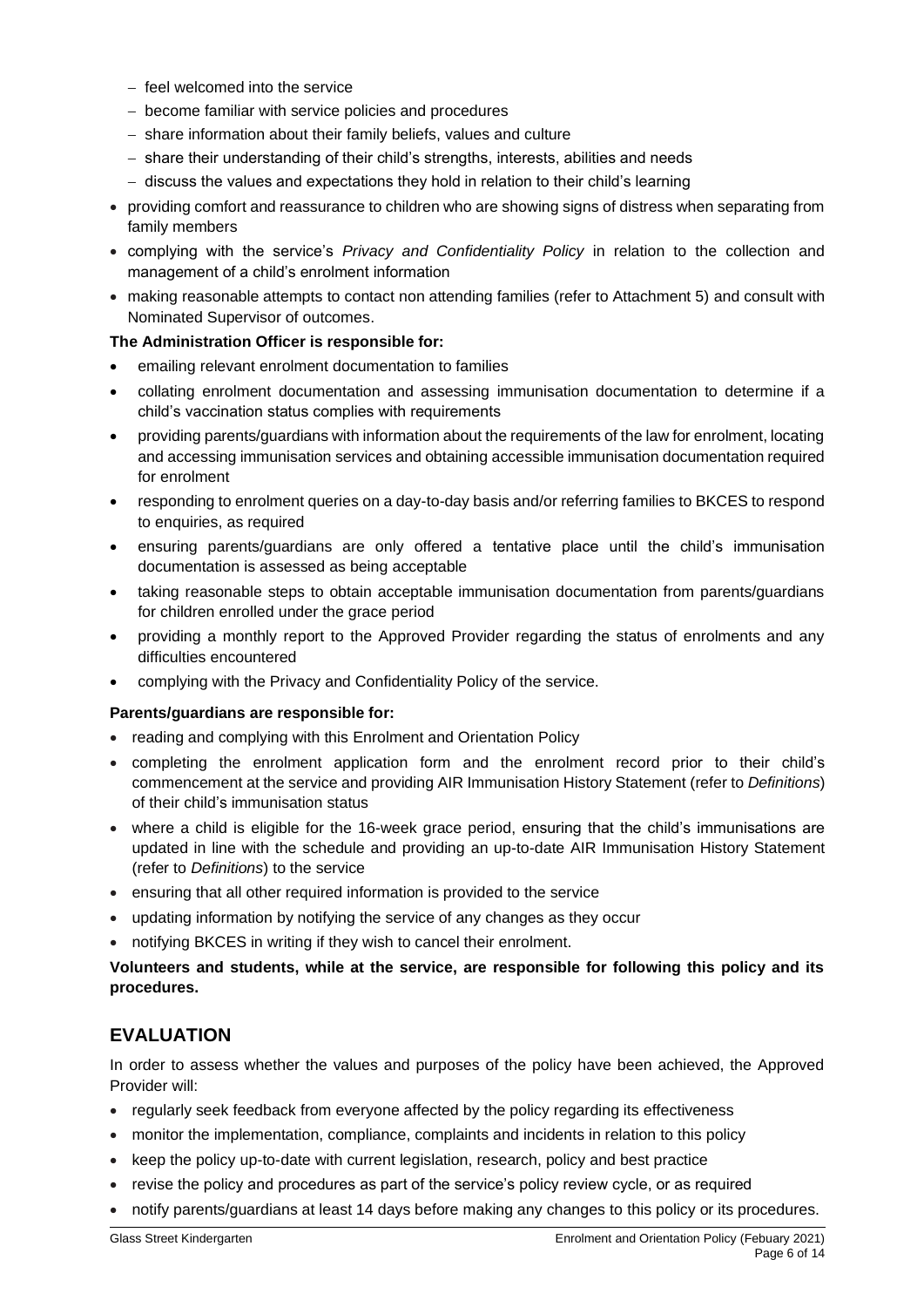## **ATTACHMENTS**

- Attachment 1: Eligibility and priority of access criteria for 3 and 4-year-old funded kindergarten program
- Attachment 2: General enrolment procedures
- Attachment 3: Mid-term enrolment process
- Attachment 4: Letter for parents/guardians without acceptable immunisation documentation
- Attachment 5: Cancellation of enrolment and non-attendance

## **AUTHORISATION**

This policy was adopted by the Approved Provider of Glass Street Kindergarten on August 2021.

## **REVIEW DATE:** JULY 2022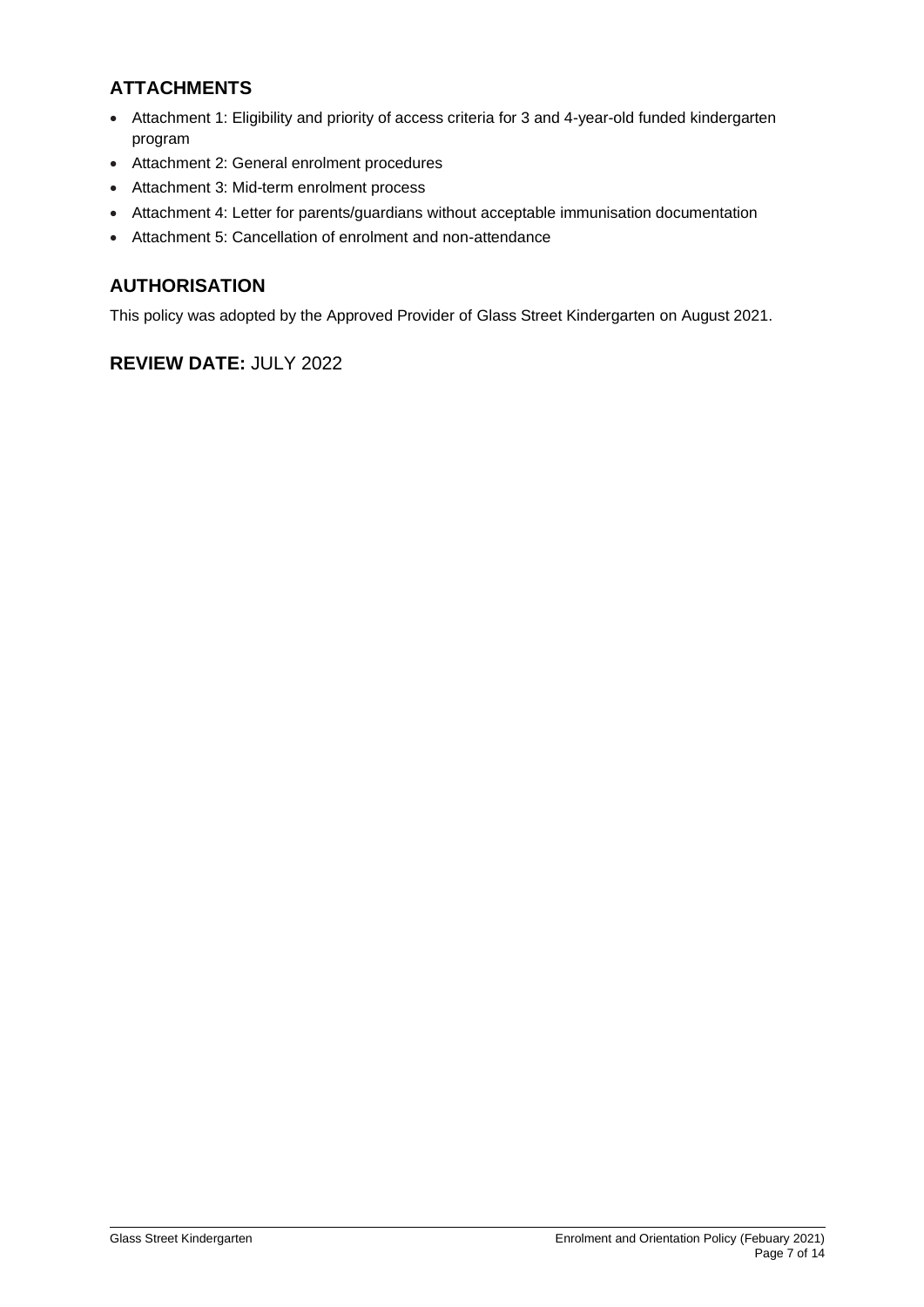## **ATTACHMENT 1**

### **Eligibility and priority of access criteria for a funded kindergarten three- and four-yearold program**

The Approved Provider must notify all families of the priority of access policy that applies when they enrol their child.

In instances where more eligible children apply for a place at a kindergarten service than there are places available, services must ensure the BKCES:

- prioritise children based on the DET criteria listed below
- ensures all eligible children have access to a kindergarten place, where possible.

These criteria must be used by the Approved Provider when prioritising enrolments. Funding guidance is available from the Department's regional offices if required.

Service providers should build flexibility into their enrolment processes that consider the circumstances of families from priority groups.

The priority of access for the BKCES scheme will be implemented.

Glass Street Kindergarten, via BKCES, must first apply the DET's Priority of Access criteria, and following this may apply locally developed criteria, as per examples below.

| <b>DET's Priority of Access</b><br>criteria                                                                                                                                                                                                                                                                            | Process that could be used to verify need(s)                                                                                                                                                                                                                                                                                                                                                                                                          |  |
|------------------------------------------------------------------------------------------------------------------------------------------------------------------------------------------------------------------------------------------------------------------------------------------------------------------------|-------------------------------------------------------------------------------------------------------------------------------------------------------------------------------------------------------------------------------------------------------------------------------------------------------------------------------------------------------------------------------------------------------------------------------------------------------|--|
| Children at risk of abuse or<br>neglect, including children in<br><b>Out-of-Home Care</b>                                                                                                                                                                                                                              | The child is:<br>• attending a three-year-old kindergarten program through Early<br>Start Kindergarten* or Access to Early Learning, or is referred<br>by:<br>- Child Protection<br>- Child and family services (family services referral and<br>support team, Child FIRST/integrated family<br>services/Services Connect case worker)                                                                                                                |  |
|                                                                                                                                                                                                                                                                                                                        | - Maternal and Child Health nurse, or                                                                                                                                                                                                                                                                                                                                                                                                                 |  |
|                                                                                                                                                                                                                                                                                                                        | - Out-of-Home Care provider                                                                                                                                                                                                                                                                                                                                                                                                                           |  |
| <b>Aboriginal and/or Torres Strait</b><br><b>Islander children</b>                                                                                                                                                                                                                                                     | • As part of the enrolment process, service providers must<br>respectfully ask families 'is your child Aboriginal and/or Torres<br>Strait Islander?' and record this information in KIM.                                                                                                                                                                                                                                                              |  |
| Children eligible for the<br><b>Kindergarten Fee Subsidy</b>                                                                                                                                                                                                                                                           | • A child or parent holds a Commonwealth Health Care Card,<br>Pensioner Concession Card, Veteran's Affairs Card, or                                                                                                                                                                                                                                                                                                                                   |  |
|                                                                                                                                                                                                                                                                                                                        | • Multiple birth children (triplets, quadruplets).                                                                                                                                                                                                                                                                                                                                                                                                    |  |
|                                                                                                                                                                                                                                                                                                                        | • Asylum seekers and refugee children                                                                                                                                                                                                                                                                                                                                                                                                                 |  |
| Children with additional needs,<br>defined as children who:<br>• require additional<br>assistance in order to fully<br>participate in the<br>kindergarten program<br>• require a combination of<br>services which are<br>individually planned<br>• have an identified specific<br>disability or developmental<br>delay | The child:<br>• is assessed as having delays in two or more areas and is<br>declared eligible for a second funded year of kindergarten<br>• holds a Child Disability Health Care Card<br>• has previously been approved for Kindergarten Inclusion<br>Support Package, or referred by:<br>- the National Disability Insurance Scheme<br>- Early Childhood Intervention Service<br>- Preschool Field Officer, or<br>- Maternal and Child Health nurse. |  |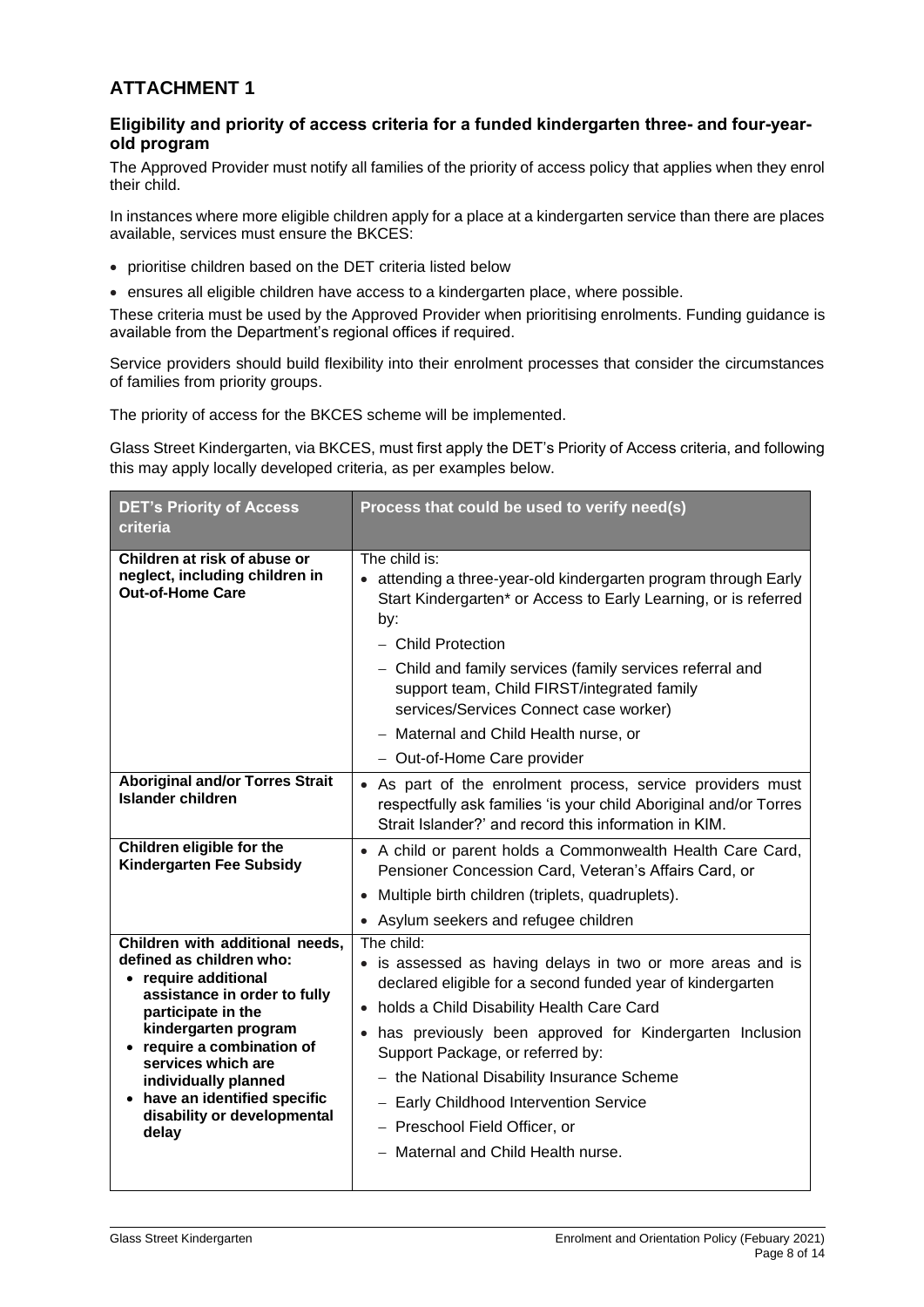**Four-Year-Old Selection Criteria**

- (1) High Priority children for City of Boroondara residents see above (DET's Priority of Access criteria).
- (2) Repeats Children currently enrolled at the kindergarten who have received funding for a second year of four-year-old kindergarten are placed at the same kindergarten.
- (3) Deferrals Children who were eligible to attend a four-year-old program at Glass Street Kindergarten in the previous year but deferred or withdrew from the program in writing to the BKCES officers on or before the last day of Term 1 are placed at the same kindergarten.
- (4) Three-year-old Group Enrolments Children who attended and completed the three-year-old program at Glass Street Kindergarten in the previous year and applied for the four-year-old program at Glass Street Kindergarten.
- (5) Siblings Children who have had a sibling attend and complete the three-year-old or four-yearold program at Glass Street Kindergarten within a five-year timeframe.
- (6) City of Boroondara residents who apply to their closest City of Boroondara kindergarten.
- (7) All other residents of the City of Boroondara.
- (8) (a) Non-City of Boroondara residents who have been verified as high priority children. (b) All other non-residents.

In the event that all criteria are equal, positions shall be determined by computer generated ballot.

#### **Three-Year-Old Selection Criteria**

- (1) High Priority children for City of Boroondara residents see above (DET's Priority of Access criteria).
- (2) Deferrals– Children who were eligible to attend a three-year-old program at Glass Street Kindergarten in the previous year but deferred or withdrew from the program in writing to the BKCES officers on or before 30 April are placed at the same kindergarten.
- (3) Siblings Children who have had a sibling attend and complete the three-year-old or four-yearold program at the same kindergarten, within a five year timeframe.
- (4) City of Boroondara residents who apply to their closest City of Boroondara Member Kindergarten.
- (5) All other residents of the City of Boroondara.
- (6) (a) Non-City of Boroondara residents who have been verified as high priority children. (b) All other non-residents.

In the event that all criteria are equal, positions shall be determined by computer generated ballot

**Note:** DET's Priority of Access guidelines are to ensure that kindergarten programs are available to those children who stand to benefit the most from attending early education. In mixed age groups, Priority of Access guideline will equally prioritise three- and four-year-old children that are considered vulnerable. Where programs for three- and four-year old children are provided separately, the Priority of Access criteria will be applied separately for each age cohort.

#### **\*Early Start Kindergarten and Three-Year-Old Kindergarten**

During the roll-out of Three-Year-Old Kindergarten, Early Start Kindergarten will continue to provide 15 hours a week of funded kindergarten for all eligible children up until 2029, when three-year-old children across the state will have access to 15 hours

It is important to continue to enrol eligible children in Early Start Kindergarten, even if funded threeyear-old kindergarten is available at the service.

This guarantees that children experiencing vulnerability will continue to be enrolled in the full 15 hours of kindergarten in all service settings, including long day care. It also ensures that service providers can continue to receive all funding entitlements.

Service providers are expected to continue to provide the full 15 hours funded through Early Start Kindergarten, even in instances where three-year-old groups are being offered fewer than 15 hours.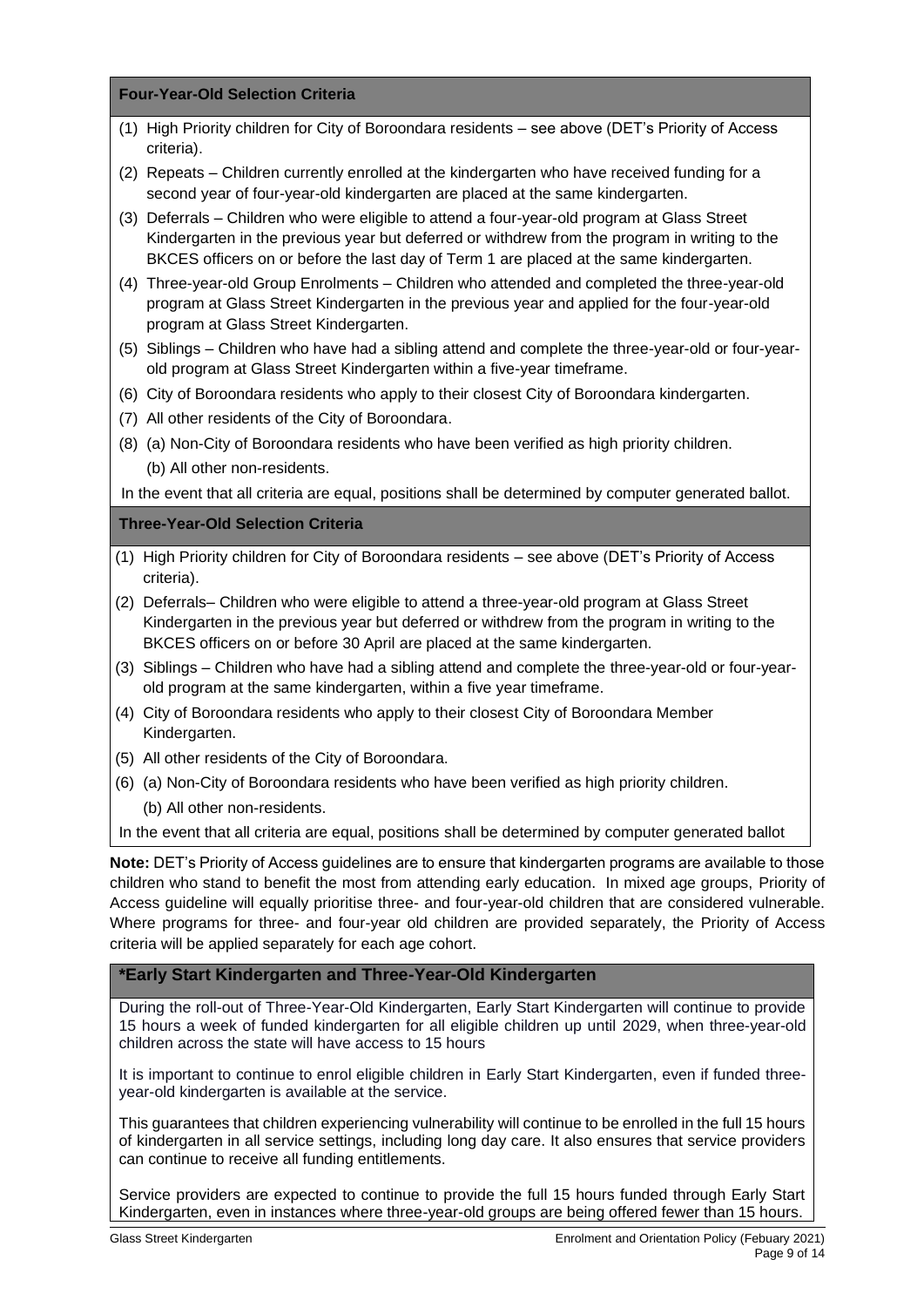## **ATTACHMENT 2 General enrolment procedures**

### **1. Application for a place**

- Enrolment applications will be accepted online by BKCES any time after the child has turned two years of age.
- Enrolment applications can be lodged via the Boroondara Council website.
- As part of this process, families are able to select up to five preferred member kindergartens.
- Information is also available to families regarding the requirements of the law for enrolment, locating and accessing immunisation services, obtaining an up-to-date AIR Immunisation History Statement and a copy of the BKCES Enrolment Policy and Glass Street Kindergarten's Enrolment and Orientation Policy.
- BKCES will determine the dates by which applications must be received for offer of places in the threeyear-old and the four-year-old kindergarten programs.
- A separate application form must be completed for each child.
- A separate application form may be completed for each proposed year of attendance at the service, or a combined year of attendance form may be completed.
- To facilitate the inclusion of all children into the program, the enrolment application form should clearly identify any additional or specific needs of the child (refer to *Inclusion and Equity Policy*).
- Parents/guardians of children applying for a second year of four-year-old kindergarten must follow the BKCES procedures in order to apply for a second funded year.
- Requested documentation must be provided when applying online.
- All enrolment application forms must be accompanied by an enrolment fee as specified by BKCES.
- BKCES is to notify the Administration Officer when the enrolment lists for the following year are available.
- Access to completed enrolment application forms will be restricted to the person responsible for the enrolment process, the Approved Provider, Nominated Supervisor and educators at the service, unless otherwise specified by the Approved Provider.
- Applications will be entered on the waiting list by BKCES using the eligibility and priority of access criteria.
- Applications received after the above dates set by BKCES will be considered if there are available places, and after all other applicants have been offered a place, in line with the eligibility and priority of access criteria of BKCES.

#### **2. Offer of places**

- Tentative places will be offered to applicants in accordance with the eligibility and priority of access criteria of the service making clear that confirmation of places is not final until an up-to-date AIR Immunisation History Statement has been received, assessed and found acceptable.
- Glass Street Kindergarten requires parents/guardians who have been offered a tentative place to provide an up-to-date AIR Immunisation History Statement for assessment two months prior to the child first attending the service in order that a confirmed place can be offered.
- The documentation is assessed as outlined in the *Immunisation enrolment toolkit for early childhood education and care services* by the person responsible for the enrolment process on behalf of the Approved Provider. The "Key dates work form for immunisation and enrolment" in the *Immunisation enrolment toolkit for early childhood education and care services* is used to determine the date at which immunisations must be up to date. The toolkit also provides guidance on assessing immunisation documentation to determine if a child is up-to-date or qualifies for an exemption. The following documents and resources can be accessed from [https://www2.health.vic.gov.au:](https://www2.health.vic.gov.au/)
	- − The Immunisation enrolment toolkit for early childhood education and care services (search 'Immunisation enrolment toolkit')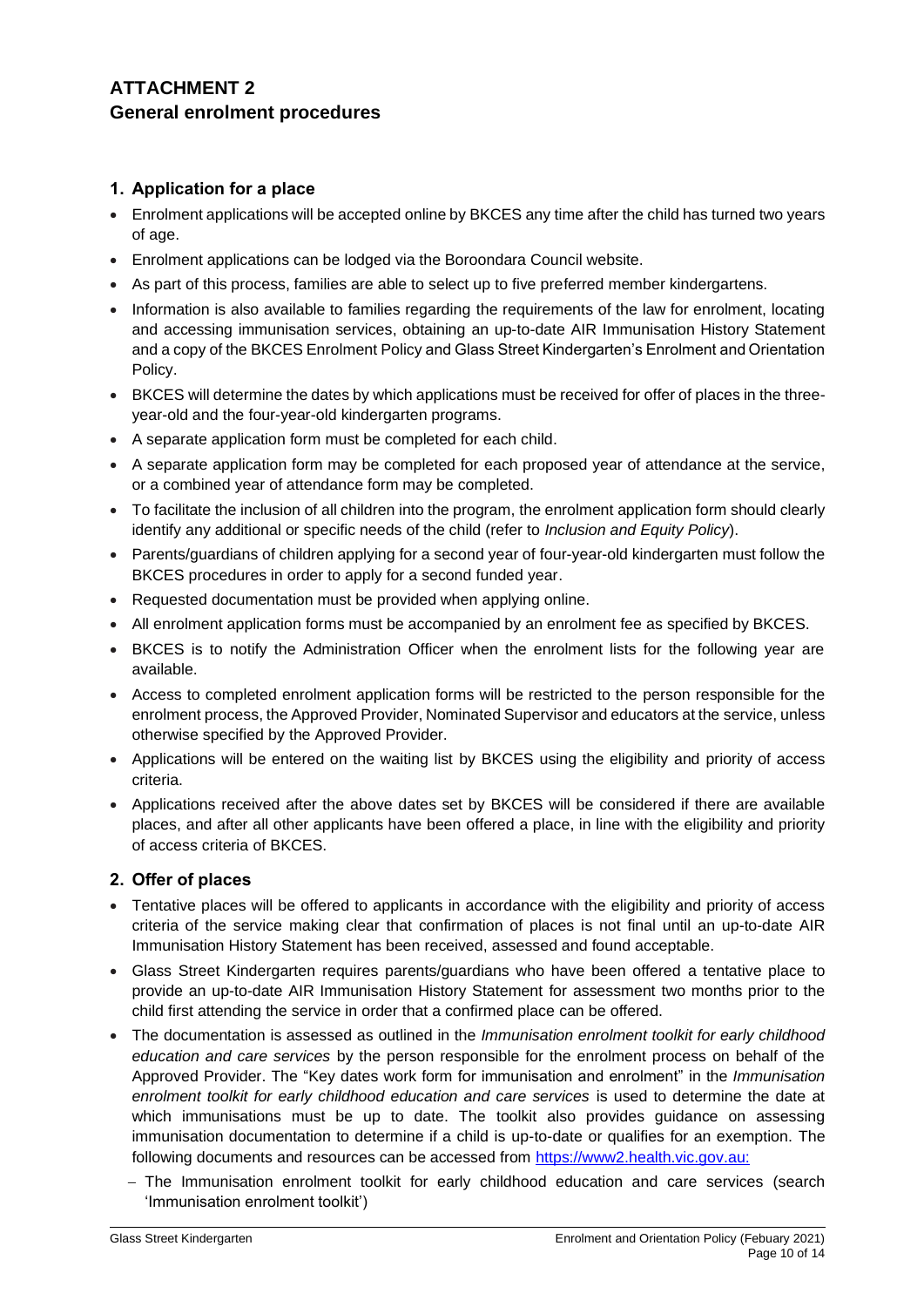- − The Key dates work form for Immunisation and enrolment (search 'Key Dates work form')
- − Hard copies of the immunisation resources (search 'immunisation resources order form')
- The acceptable outcomes of the assessment for offering a confirmed place are:
	- − That the next due vaccine for the child on the AIR Immunisation History Statement is within the acceptable timeframe for an enrolment, or;
	- − That the child has been assessed by Glass Street Kindergarten as being eligible for a 16-week grace period
- The person responsible for the enrolment process advises the parent/guardian in writing whether a confirmed place is offered, and the enrolment can proceed.
- Parents/guardians who do not have an up-to-date AIR Immunisation History Statement and whose child is not eligible for the grace period cannot be offered a place and are referred to Australian Childhood Immunisation Register or to an immunisation provider (refer to Appendix 4 – Letter for parents/guardians who do not have acceptable immunisation documentation).
- Parents/guardians who do not wish to accept the offer of a tentative or confirmed place, or intend to withdraw their enrolment, are requested to notify BKCES, in writing as soon as possible.
- Enrolment forms and other relevant information will be provided by Glass Street Kindergarten's Administration Officer to the parent/guardian after a confirmed place has been accepted and Term 1 fees have been paid.

Note: Places will not be allocated to children until any outstanding fees owed to the service by the family is paid (refer to *Fees Policy*).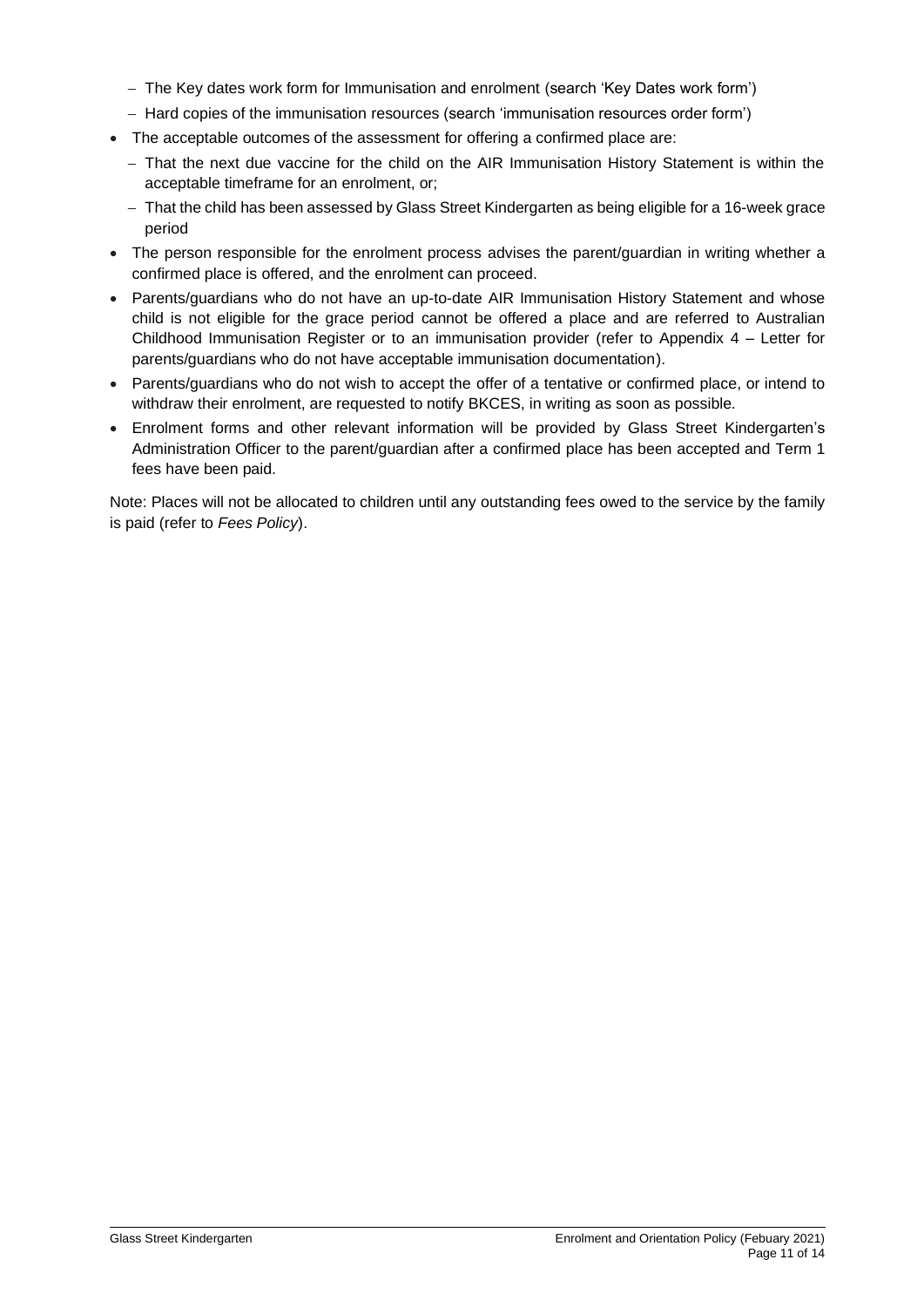## **ATTACHMENT 3 Mid-Term Enrolment Process**

The table below outlines the steps to be followed once a child has formally enrolled at Glass Street Kindergarten via BKCES.

| <b>Step</b>    | What                                                                                                                                                                                                                                    | Who                           |
|----------------|-----------------------------------------------------------------------------------------------------------------------------------------------------------------------------------------------------------------------------------------|-------------------------------|
| $\mathbf{1}$ . | BKCES enrolment spreadsheet with new family's contact<br>details emailed to relevant teacher.                                                                                                                                           | <b>Administration Officer</b> |
| 2.             | Email enrolment documentation to family. Advise new<br>family that their teacher will be in touch to arrange an on-<br>site welcome meeting. Family to be offered a hard copy<br>enrolment pack if required.                            | <b>Administration Officer</b> |
| 3.             | Teacher contacts new family to arrange an on-site<br>welcome meeting.                                                                                                                                                                   | Teacher                       |
| 4.             | Welcome meeting undertaken. Review enrolment<br>documentation, determine whether any action plans are<br>required (i.e. asthma, allergies etc.). Commencement date<br>agreed to (subject to enrolment documentation being<br>complete). | Teacher                       |
| 5.             | Enrolment documentation filed and on-site records<br>updated.                                                                                                                                                                           | <b>Administration Officer</b> |
| 6.             | Child commences at Glass Street Kindergarten.                                                                                                                                                                                           |                               |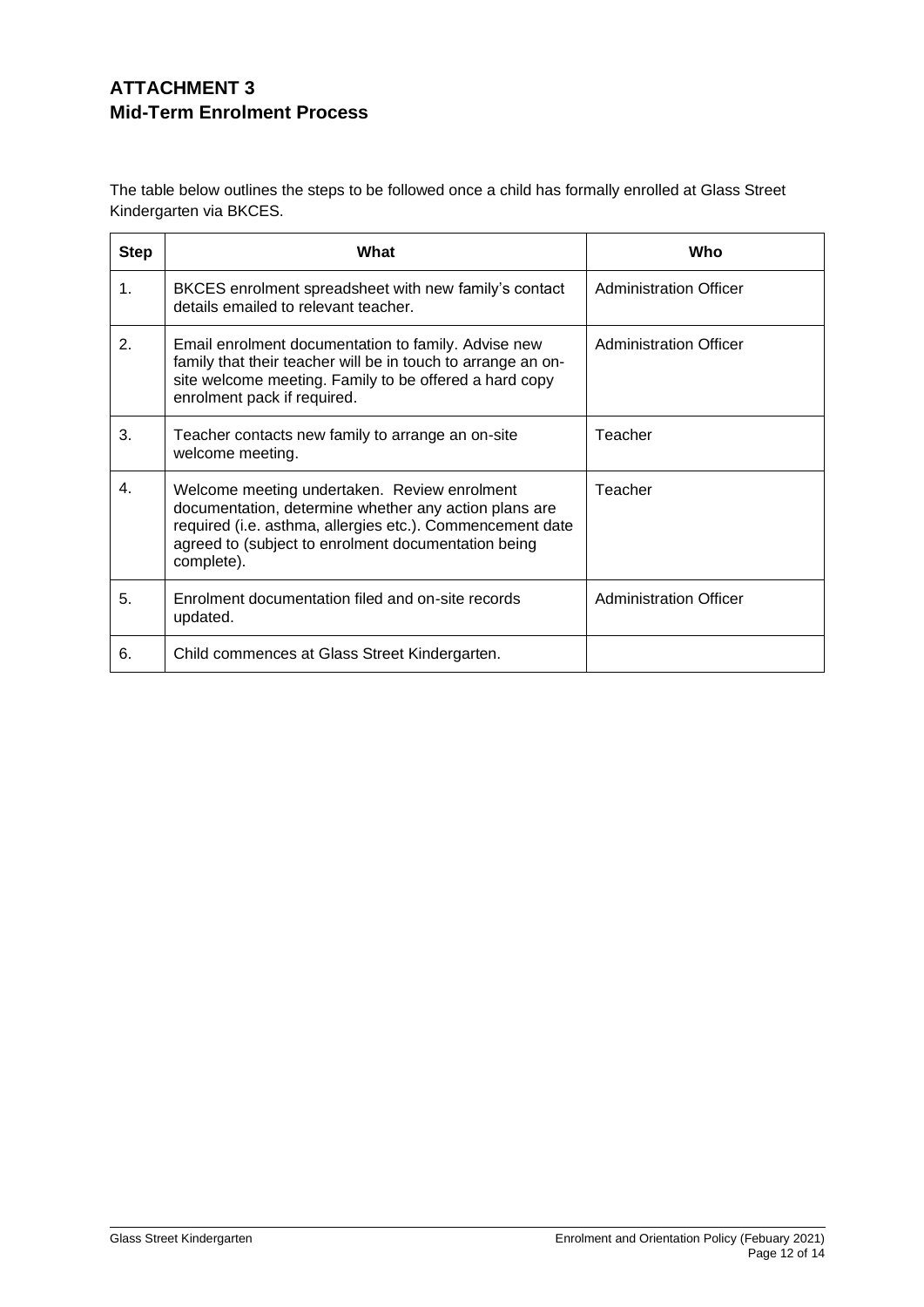## **ATTACHMENT 4 Letter for parents/guardians without acceptable immunisation documentation**

Dear [insert name]

Re: Enrolment at Glass Street Kindergarten for [insert year]

I am contacting you regarding your tentative place for [insert child's name] at Glass Street Kindergarten in the [insert 3 year old or 4 year old program] in [insert year].

Under the *Public Health and Wellbeing Act 2008* early childhood education and care services cannot enrol a child unless the parent/guardian has provided AIR Immunisation History Statement.

AIR Immunisation History Statement includes evidence that your child:

- is fully vaccinated for their age; or
- has been assessed by our service as being eligible for a 16 week grace period.

As we have not received acceptable immunisation documentation for [insert name of child] by the due date, and your child is not eligible for the 16 week grace period, we are unable to confirm a place at our service for [insert year] and your child's name has been removed from our list.

Immunisation programs are effective in reducing the risk of vaccine preventable diseases. Immunisation from an early age helps protect your child against serious childhood infections. Further information about immunisations for your child is available from:

- your doctor
- [insert details of local government immunisation service]
- National Immunisation Information Line Tel. 1800 671 811
- Australian Immunisation Register: https://www.servicesaustralia.gov.au/individuals/services/medicare/australian-immunisationregister
- Better Health Channel website: <https://www.betterhealth.vic.gov.au/no-jab-no-play>

Should you wish to re-apply for a place for [insert child's name], we are happy to accept a new enrolment application via the Boroondara Kindergarten Central Enrolment Scheme, accompanied by AIR History Statement. The new application would be considered in line with Glass Street Kindergarten's Enrolment and Orientation policy.

Yours sincerely

[Insert name]

[Insert title]

Glass Street Kindergarten